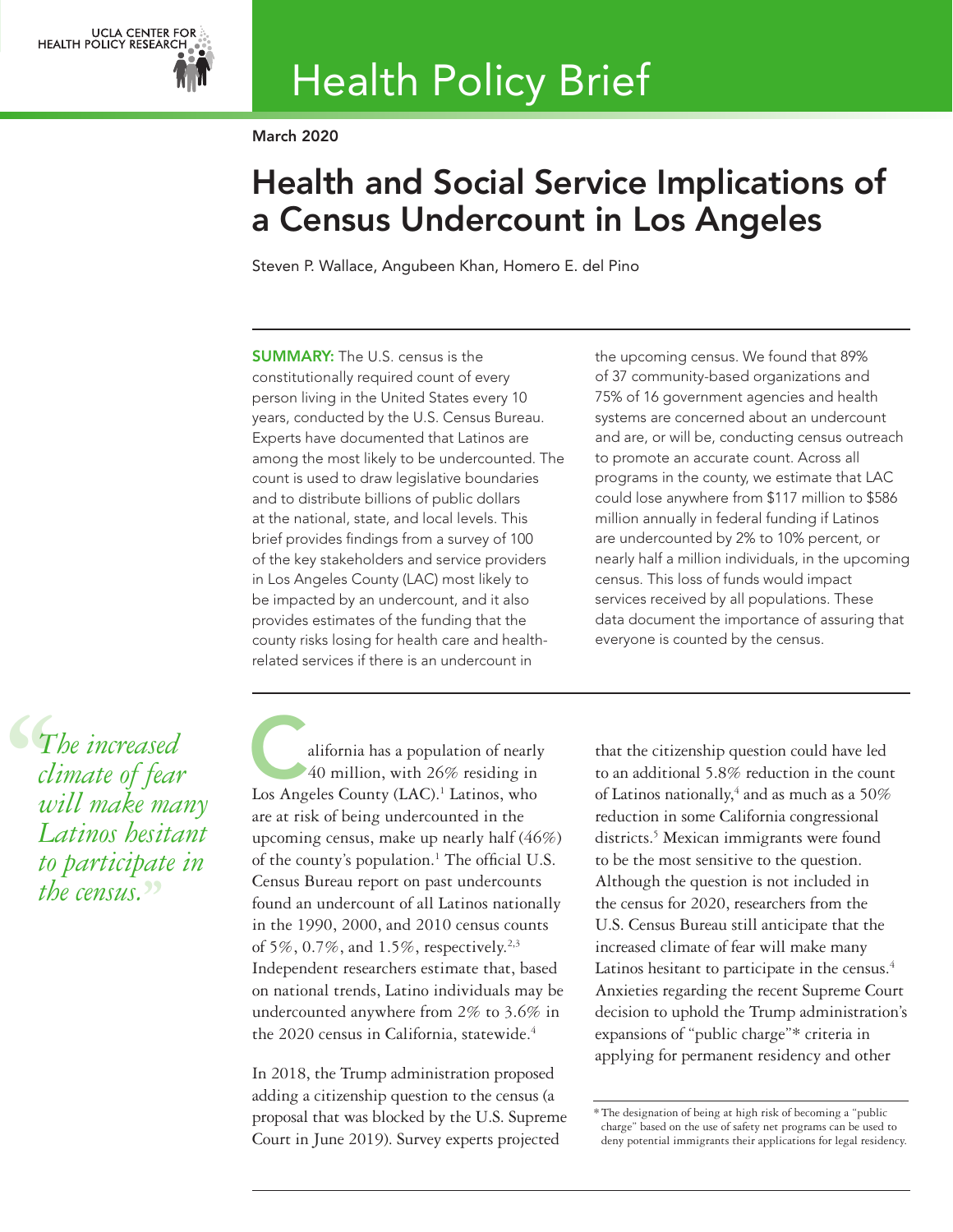# Exhibit 1 **Consulter Conducting Census Outreach** Organizations Conducting Census Outreach and Concern About Inaccurate Census



Have not conducted or will not conduct outreach; not concerned about impact of an inaccurate census

- Have not conducted or will not conduct outreach; concerned about impact of an inaccurate census
- Have conducted or will conduct outreach; not concerned about impact of an inaccurate census
- Have conducted or will conduct outreach; concerned about impact of an inaccurate census

punitive policy changes and rhetoric about immigrants have also fueled fears among Latinos about participating in the census.<sup>4</sup>

Based on estimates of the Latino undercount in past census-takings, the statewide projections of Latino undercount across California for 2020, and the potential residual impact of the addition of a citizenship question in the 2020 census, this brief examines the effects that a 2%, 5%, and 10% undercount of Latino immigrants and U.S.-born Latinos would have on federal funding for LAC. All calculations are reported in the Appendix (*https://healthpolicy.ucla.edu/ [publications/Documents/PDF/2020/Latino-census](https://healthpolicy.ucla.edu/publications/Documents/PDF/2020/Latino-census-appendix-mar2020.pdf)appendix-mar2020.pdf* ).

In 2017, California received about \$172 billion in federal funding that relied at least in part on census data.<sup>5</sup> Federal funds reach LAC residents through county programs<sup>6</sup> as well as through programs at other governmental levels. Widely used programs that use census-driven funds include the Supplemental Nutrition Assistance Program (SNAP, formerly called food stamps), Section 8 housing choice vouchers, and Federally Qualified Community Health Centers.7 Furthermore, a census undercount of Latinos would especially impact areas like LAC, which has a quarter of the total California population. About one-third of the total county population are low income (<200% of the FPL), about two-fifths (41.9%) are immigrants, and almost half are Latino.<sup>1</sup> These groups rely heavily on the above programs, and they also are the most likely to be deterred from responding to the census.

# Concerns of an inaccurate census are common among community organizations, government agencies, and health systems

We surveyed a convenience sample of 100 LAC organizations providing services for which census data determine some or all of the funding. The organizations in our sample address a spectrum of health and social issues, including housing, senior health, child and family health, domestic violence, food security, and immigrant rights. More than half of the organizations serve immigrants, children, and/or older adults. Almost all serve low-income individuals and families. The programs for which all or part of the funding is determined by census data whether directly or indirectly (i.e., censusdriven programs)—commonly cover health and health care, older adult services, food insecurity services, and programs for juvenile justice and crime prevention.

Since our survey was not designed to be representative of all LAC organizations, we cannot say that our findings can be generalized to the universe of local organizations. But the findings do illustrate likely trends among different types of

**6**<br> *C*<br> *red*<br>  $\oint$ *In 2017, California received about \$172 billion in federal funding that relied at least in part on census data.***''**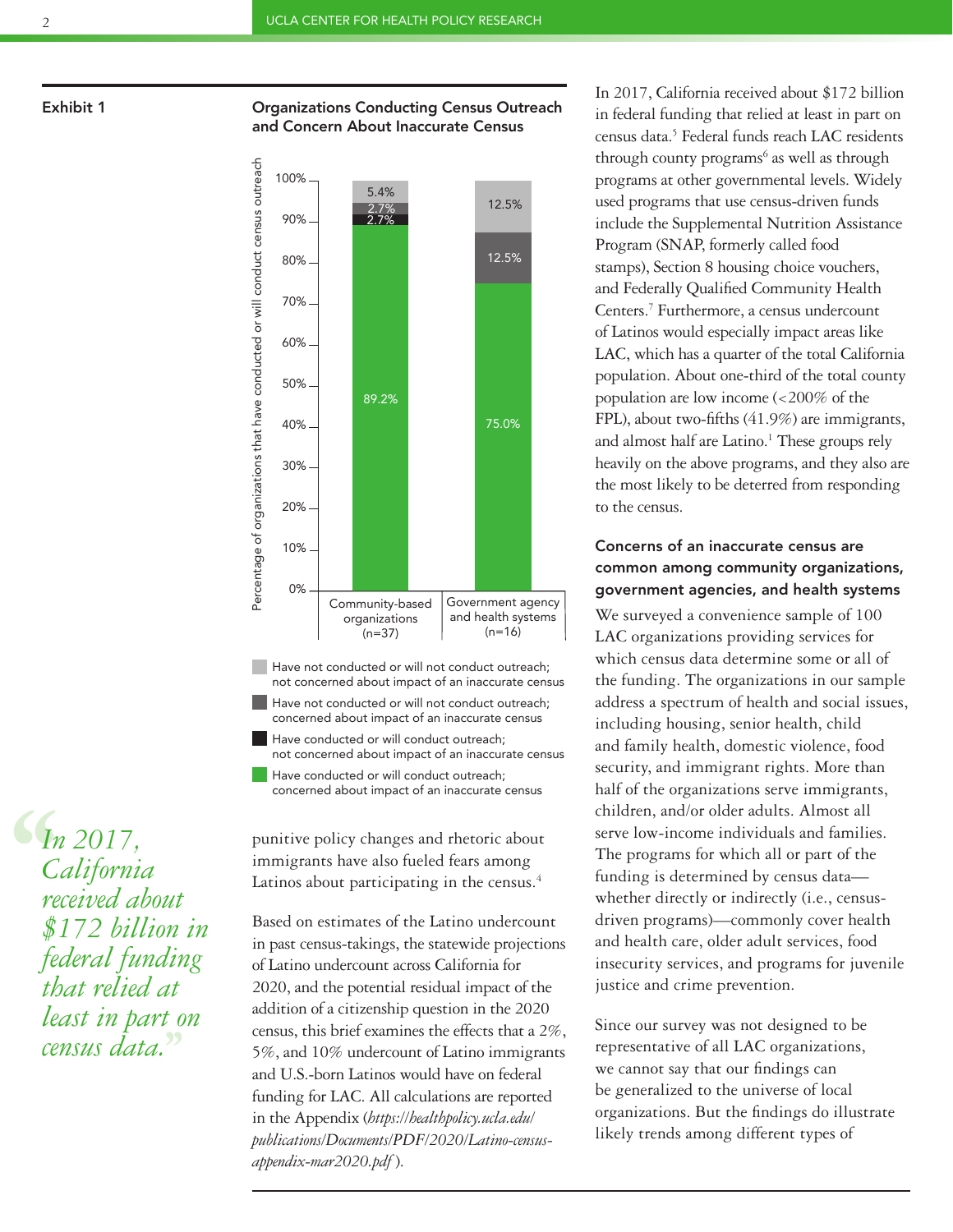organizations. For example, among this diverse group of service and advocacy organizations, more than half have considered how an inaccurate census would impact their clients (59%, n=54), and slightly less than half have considered the impact on funding for their organization  $(46\%, n=42)$  or the impact on other providers in their area (48%, n=44). Community-based organizations, which often depend on census-driven funding for many of their programs, are more likely than our responding government agencies and health systems to have considered the impact of a census undercount and to be engaged in outreach. (Exhibit 1). Nearly 90% (n=33) of community-based organizations that are concerned about the upcoming census have conducted or plan to conduct outreach in their community to increase census participation. In comparison, 75% (n=12) of government agencies and health systems that expressed concern over the upcoming census have conducted or plan to conduct census outreach.

Organizations with a large proportion of clients who are Latino reported higher levels of actions or plans for census outreach (Exhibit 2). Among community-based organizations, over half (55%) serve mostly or only Latinos and have conducted or will conduct census outreach activities. Another 10% serve mostly or only Latinos and do not plan to conduct outreach. About onethird (35%) of our respondents serve some or no Latinos but do plan to conduct census outreach. Among government agencies and health systems, one-third serve mostly or only Latinos and plan census outreach, and another third have lower proportions of Latinos and also plan census outreach. The same percentage of respondents (16.7%) have not conducted or do not plan to conduct census outreach and serve mostly or only Latinos, or serve few or no Latinos. Having a growing number of Latino clients served by either community-based organizations or by government agencies and health systems did not by itself appear to drive an increase

# Organizations Conducting Census Outreach and Proportion of Latino Clients Served



- Have not conducted and will not conduct outreach; serve some or no Latinos
- Have not conducted and will not conduct outreach; serve mostly or only Latinos
- Have conducted or will conduct outreach; serve some or no Latinos
- Have conducted or will conduct outreach; serve mostly or only Latinos

in conducting or planning to conduct census outreach. One survey respondent described their approach:

*We say, you're here in this center because it was [federally] funded and it is supposed to target the lowest-income households in the city of L.A. Without your participation [in the census], we will have fewer of these centers in the city to support families in the way we're supporting you.*

**C**<br>
an<br>
cen<br>
con *Concerns of an inaccurate census are common among community organizations, government agencies, and health systems.***''**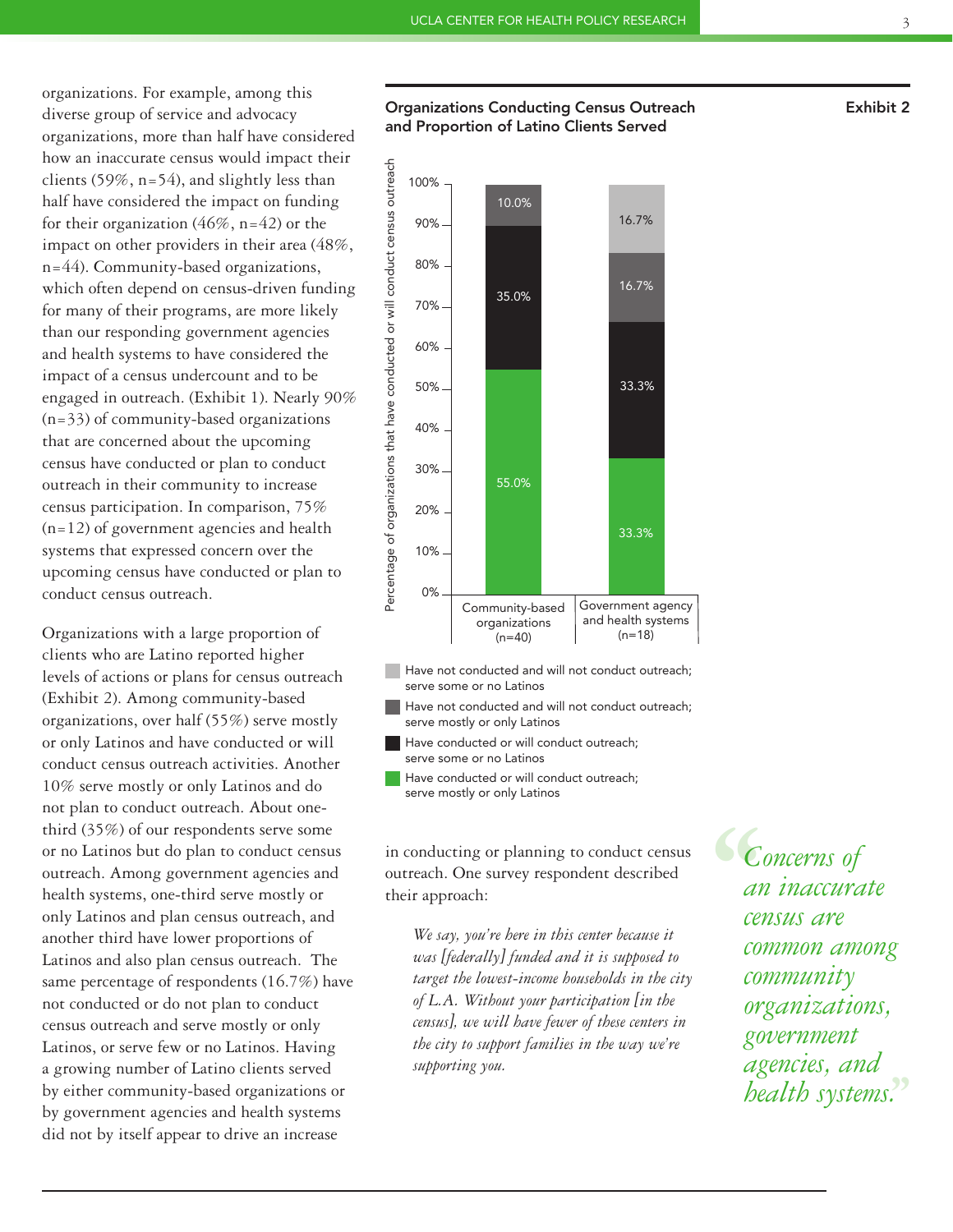### Exhibit 3

### Projected Impact of a 2%, 5%, and 10% Census Undercount of Latinos on Funding and Services in Los Angeles County

| Program                                                             | <b>Total</b><br>federal<br>fundina<br>for<br>California | <b>Los Angeles County</b>       |                                           |                                              |                                                                  |                              |                                        |                      |                      |
|---------------------------------------------------------------------|---------------------------------------------------------|---------------------------------|-------------------------------------------|----------------------------------------------|------------------------------------------------------------------|------------------------------|----------------------------------------|----------------------|----------------------|
|                                                                     |                                                         | Federal<br>fundina              | <b>Total unit</b><br>service<br>delivered | % of<br>service<br>used by<br><b>Latinos</b> | Latinos using<br>service and<br>associated<br>federal<br>funding | Cost per<br>unit per<br>year | Service/funding lost due to undercount |                      |                      |
|                                                                     |                                                         |                                 |                                           |                                              |                                                                  |                              | 2%                                     | 5%                   | 10%                  |
| Total<br>census-driven<br>funding                                   | \$49<br>billion                                         | \$12.7<br>billion <sup>a</sup>  | 10.12<br>millionb                         | 46%                                          | 4.7 million<br>residents                                         | \$1,259/<br>resident         | 93,104<br>residents                    | 232,760<br>residents | 465,520<br>residents |
|                                                                     |                                                         |                                 |                                           |                                              | \$5.9 billion                                                    |                              | \$117.2<br>million                     | \$293 million        | \$586.1<br>million   |
| <b>SNAP benefits</b><br>for low-income<br>households                |                                                         | \$1.9<br>billion                | 296,000<br>households                     | 53%                                          | 156,880<br>households                                            | \$6.530/<br>household        | 3,137<br>households                    | 7.844<br>households  | 15,688<br>households |
|                                                                     |                                                         |                                 |                                           |                                              |                                                                  |                              | \$20.5 million                         | \$51.2 million       | \$102.4<br>million   |
| <b>Early Head Start</b><br>Home visitations for<br>children $<$ 3   |                                                         | \$30                            | 3,452                                     | 75%                                          | 2.589<br>families                                                | \$8,690/<br>family           | 52 families                            | 129 families         | 259 families         |
|                                                                     |                                                         | million                         | families                                  |                                              | \$22.5 million                                                   |                              | \$450,000                              | \$1.1 million        | \$2.2 million        |
| Home-delivered<br>meals for seniors<br>$(60+)$ & disabled<br>adults |                                                         | \$7.85<br>million               | 26,000<br>clients                         | 30%c                                         | 7.800 clients                                                    | \$7.85/meal <sup>d</sup>     | 156 clients                            | 390 clients          | 780 clients          |
|                                                                     |                                                         |                                 | 1 million<br>meals                        |                                              | 300,000<br>meals                                                 |                              | 6.000 meals                            | 15,000 meals         | 30,000 meals         |
|                                                                     |                                                         |                                 |                                           |                                              | \$2.4 million                                                    |                              | \$47,100                               | \$117,800            | \$235,000            |
| Section 8<br>housing vouchers                                       |                                                         | \$585<br>million <sup>e</sup>   | 58.179<br>households                      | 25%                                          | 14,545<br>households                                             | \$10,060/<br>household       | 291<br>households                      | 727<br>households    | 1.454<br>households  |
|                                                                     |                                                         |                                 |                                           |                                              | \$146.3<br>million                                               |                              | \$2.9 million                          | \$7.3 million        | \$14.6 million       |
| Free &<br>reduced-price<br>meals                                    | \$2.6<br>billion                                        | \$676<br>million <sup>a</sup>   | 1,034,525<br>students                     | 53%f                                         | 552,000<br>students                                              | \$653/student                | 10.966<br>students                     | 27,415<br>students   | 54,830<br>students   |
|                                                                     |                                                         |                                 |                                           |                                              | \$358 million                                                    |                              | \$7.2 million                          | \$17.9 million       | \$35.8 million       |
| <b>HRSA</b><br><b>Health Centers</b>                                | 4.9 million<br>patients                                 | \$166.4<br>million <sup>a</sup> | 1.3 million<br>patients <sup>a</sup>      | 61%                                          | 789.828<br>patients                                              | \$129/patient                | 15.797<br>patients                     | 39.491<br>patients   | 78.983<br>patients   |
|                                                                     | \$640<br>million                                        |                                 |                                           |                                              | \$101.8<br>million                                               |                              | \$1.9 million                          | \$5.1 million        | \$10.2 million       |

Notes:

a. Based on estimate that 26% of California's population is in  $LAC<sup>1</sup>$ 

b. LAC total population<sup>1</sup>

c. Based on review of reports of home-delivered meals in the state and county, we use the estimate that 30% of home-delivered meal recipients are Latino.

d. Cost to prepare and deliver one hot meal to client's home.15

# A census undercount would impact funding for services in Los Angeles County

In fiscal year 2017, California received about \$172 billion in federal funding through 316 different census-driven federal programs.<sup>5</sup> Medicaid funding for California is unlikely to be impacted by an undercount, and the implications for Medicare reimbursements are uncertain, leaving \$49 billion in funding that is likely to be affected. Federal programs use census data in funding formulas and allocations based on data that include

e. Of the \$622,298,626 in funding for Section 8 housing vouchers, 94% is from grants received through HUD.

f. Fifty-seven percent of Latino students in LAC are enrolled in free or reduced-price meals schools (out of a total of 969,000 Latino students), $19$  making up about 53.4% of all students who received free or reduced-price meals in LAC.

population counts, calculated poverty rates, median household incomes, the percentage of the population age 65 or older, the percentage that is rural, and the percentage with a bachelor's degree.<sup>5</sup>

Given that \$49 billion is likely to be impacted by an undercount at the state level, and that a quarter of the population in California resides in LAC, we estimated LAC received about \$12.7 billion in census-driven federal funding. This amount of funding exceeds twice the individual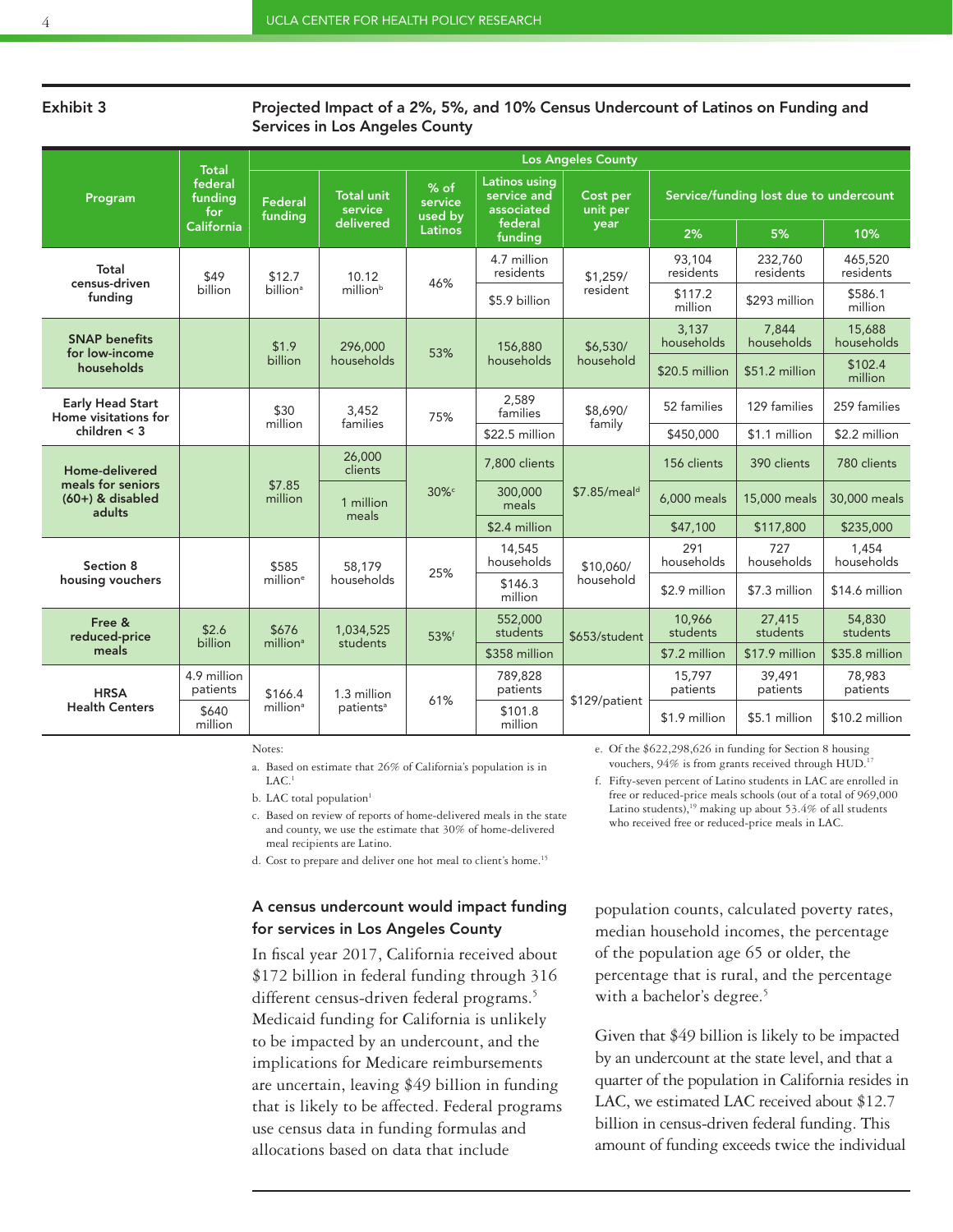state budgets of Alaska, North Dakota, South Dakota, Vermont, and Wyoming.<sup>5</sup> Based on the population estimates and the estimated proportion of census-driven federal funding designated for the county, LAC was estimated to receive about \$1,260 in census-driven funding per person. Therefore, a 2% to 10% undercount of Latinos in the upcoming census is estimated to result in an undercount of anywhere from 93,000 to 466,000 individuals and a loss of \$117 million to \$586 million in federal funding, impacting a wide range of health and social service programs serving all LAC residents. One community-based health care provider summed up the issue:

*Any issues that our patients are facing, the census data touches: We're talking about housing, food insecurity, transportation, quality education, quality child care, and affordable child care. All of this impacts our communities, and it impacts our health and the health and safety of our communities. We want our communities to know that it's 10 years—that's a long time to wait to be counted, and you deserve to be counted.*

Examples of the types of potentially impacted programs follow.

# *Supplemental Nutrition Assistance Program (SNAP, formerly Food Stamps)*

SNAP provides nutrition benefits to supplement the food budget of needy families so they can purchase healthy food and move toward self-sufficiency.8 In 2016, SNAP provided just under \$1.93 billion dollars of federal funding to LAC to serve about 1.1 million SNAP benefit recipients across 296,000 households.<sup>9,10</sup> Fifty-three percent  $(157,000)$  of these households were Latino.<sup>10</sup> A 2% undercount of Latino households could mean a reduction of about \$20.5 million in federal funding for SNAP, with more than 3,000 fewer households receiving SNAP benefits. At a 10% undercount, LAC could lose \$102.4 million in federal funding for SNAP, reducing the county's ability to serve nearly 15,700 households across the general population.

# *Early Head Start home visitation programs for children ages 0-3*

Early Head Start (EHS), intended to improve the health and development of children younger than 3 years, is granted to the following: families deemed to be at high risk or whose incomes put them below the federal poverty level; families who are homeless; those dependent on public assistance; or children in foster care.<sup>11,12</sup>

One EHS program is quality home visitation for new mothers, which is intended to improve child cognitive and social development, child health, mental health, family safety, and parenting. The program also helps new mothers reach self-sufficiency by helping them to access vocational training and employment to decrease their use of public assistance.12 Funding for EHS is partly census-driven and is expected to be affected by a census undercount. In 2016-2017, the county received about \$30 million in federal funding through EHS for 3,452 high-risk families with children.<sup>12</sup> About 75% of children and families using Head Start (for children ages 3-5) or EHS were Latino; therefore, we estimate that approximately 2,600 of the families of children using home visitations were Latino.<sup>11</sup> A 2% to 10% undercount of Latino families in the upcoming census could result in a loss of between \$450,000 and \$2.2 million in federal funding for 50 to nearly 260 home visitations for high-risk families across all eligible families.

# *Home-delivered meals for seniors*

In LAC, 26,000 seniors or disabled adults receive just under 1 million meals a year through county-level home-delivered meal services.<sup>13</sup> Latino seniors (ages 60 and older) make up about 28% of seniors in the county.14 In LAC, production and delivery of meals costs  $$7.85$ /meal.<sup>15</sup> With the assumed 2%, 5%, or 10% undercount of Latinos, overall, we project that federal programs for home-delivered meals would lose anywhere from \$47,000 to \$235,000 in federal funding **''** *'We're talking about housing, food insecurity, transportation, quality education, quality child care, and affordable child care.'* **''**

— Community-based health care provider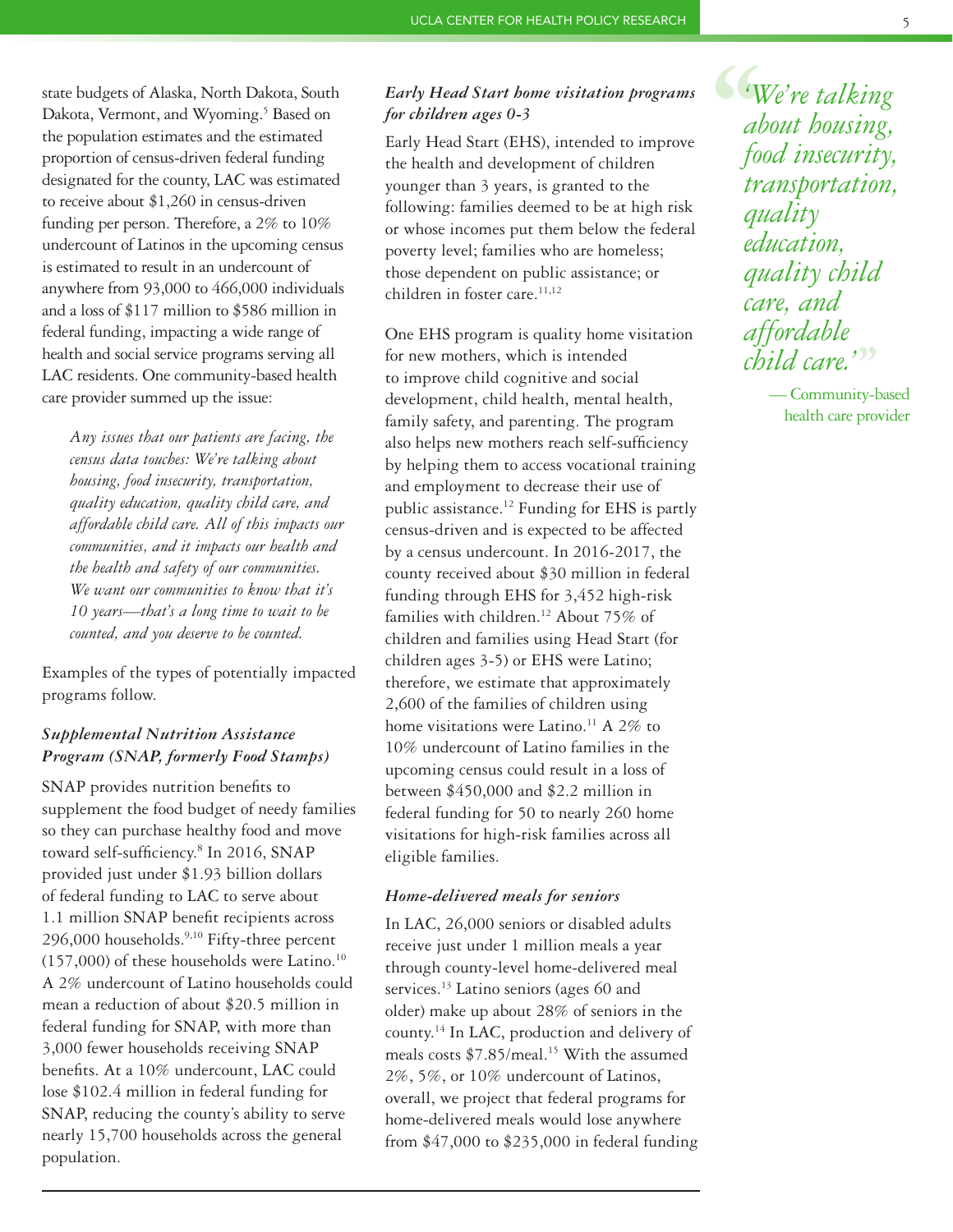**6**<br>
1<br>
sti<br>
L *More than 1 million students in LAC received free and reduced-price meals through census-driven federal programs.***''**

and the ability to serve anywhere from 156 to 780 clients, respectively, which would translate to 6,000–30,000 meals annually.

# Section 8 housing choice vouchers for lowincome households

Section 8 housing choice vouchers help lowincome families, the elderly, and disabled individuals to afford safe and sanitary housing in the private market through subsidies for rental assistance available to legal residents.16 In 2018, the Housing Authority of Los Angeles County gave 58,179 Section 8 housing choice vouchers to LAC residents, worth approximately \$585 million dollars of federal funding<sup>17</sup> (or about \$10,000 per household per year). This amounts to more than 14,500 voucher users, requiring an estimated \$146.3 million in federal funding. In the case of a 2%, 5%, or 10% undercount of Latinos in the upcoming census, LAC is projected to lose anywhere from \$3 million to \$15 million overall in federal funding for Section 8 housing choice vouchers from the U.S. Department of Housing and Urban Development. This would mean nearly 300 to just over 1,450 fewer Section 8 housing choice vouchers for LAC residents.

# *Free and reduced-price meals in schools*

From 2017 to 2018, nearly 1,034,525 students (70%) in LAC received free and reduced-price meals through census-driven federal programs such as the National School Lunch Program and the School Breakfast Program.7,18 Among 969,000 Latino students enrolled in LAC schools, at least 57%, or about 552,000 students, attend schools that have free or reduced-price meals.19 Based on this, we can estimate that about 53% of students (552,000 of the total 1,034,525 students in LAC receiving free or reduced-price meals) were Latino in the 2017–2018 academic year. The governor's budget for California reports that the federal government provides about \$2.6 billion dollars for these programs, $20$  and given that a quarter of California's population resides in LAC, we estimate that about a quarter of these funds are used in LAC. At a 2%, 5%, or 10% undercount of Latino school-age children

and adolescents, overall, LAC could lose anywhere from \$7.2 million to \$36 million for free or reduced-price meals for 11,000 to 55,000 students.

# *Federally Qualified Community Health Centers (FQHCs)*

In 2018, the U.S. Health Resources and Services Administration (HRSA), which funds the health center program through census-driven federal funding, granted 177 federally qualified health centers (FQHCs) \$640 million to serve about 5 million patients across California. Sixty-one percent of the patients served were Latino.<sup>21</sup> Assuming that a quarter of the patients that use FQHCs in California are in LAC, and 61% of these patients are Latino, we estimate that FQHCs in LAC serve nearly 790,000 Latino patients annually. If California receives \$640 million dollars in federal funding for about 5 million patients across the state, we can estimate that about \$129 in federal funds are spent per patient. An undercount of Latino individuals in the 2020 census could result in a loss of anywhere from \$2 million in federal funds for 16,000 patients (2% undercount) to \$10 million dollars for just under 79,000 patients (10% undercount).

#### Policy Implications and Recommendations

The decennial census should accurately reflect the populations in each jurisdiction to ensure an appropriate distribution of federal resources. While the past several censuses have improved coverage, the current political climate around immigration is expected to discourage a larger than average number of Latinos from completing the census. Our projections of the direct impact on health care and healthrelated services show that an undercount could result in a loss of anywhere from a hundred million to nearly 600 million dollars in federal funding each year for safety net programs that needy families and individuals in LAC depend on. This translates into a loss of resources to serve thousands of clients in the area, and it demonstrates an urgency for community providers to conduct outreach to promote census participation among their clients.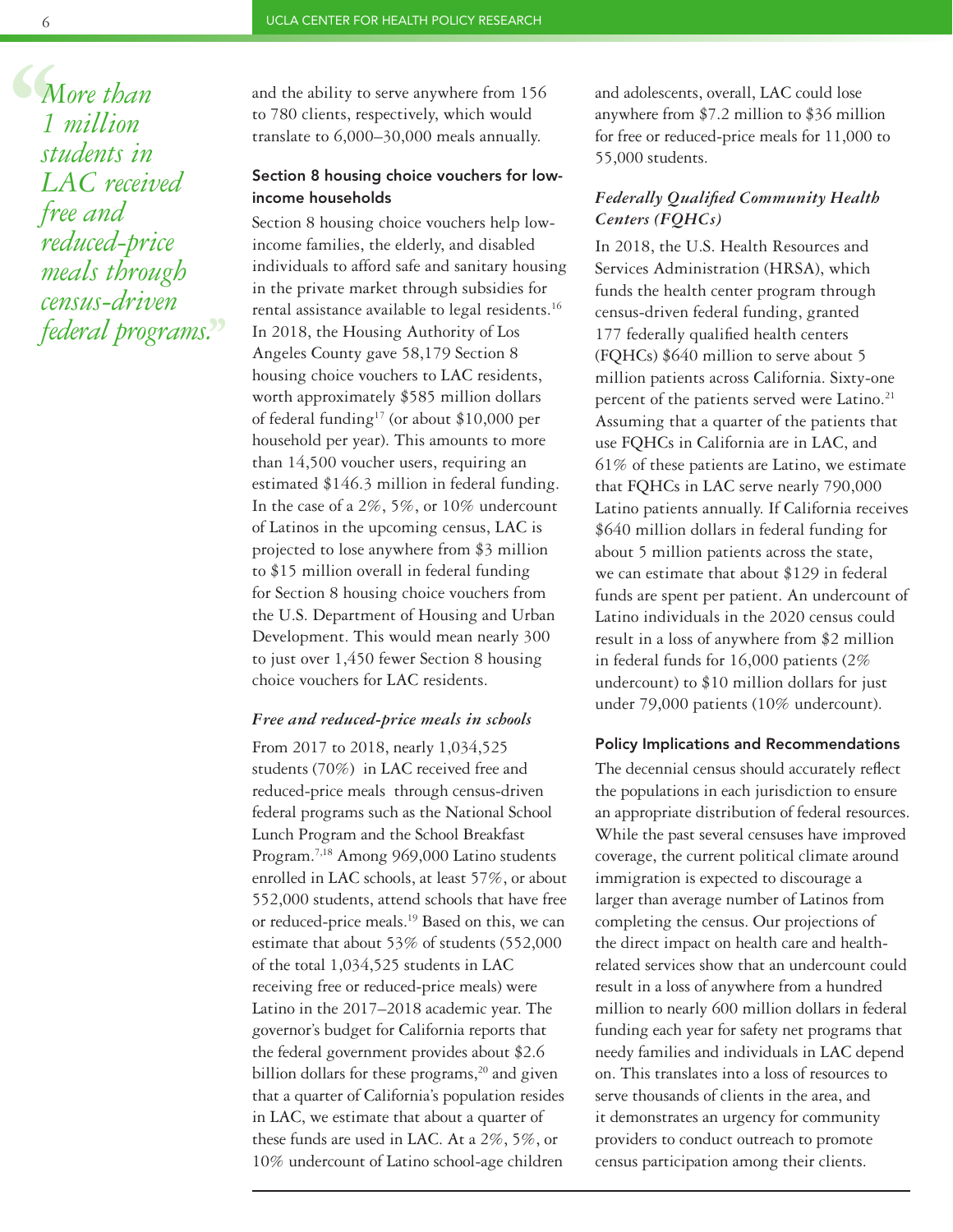Our survey of local organizations shows that trusted community providers are actively engaging their clients in outreach to promote census participation. However, this effort needs to be continued, and bolstered, particularly among government agencies and health systems as the post–April 1 effort to achieve a complete count continues. This effort toward full participation is essential, given the potential impact that even the lowest, but especially the highest, level of undercount of Latinos could have on federal funding and resources available to all those residing in LAC. California has learned a great deal about reaching the Latino community as a result of the problems encountered with enrollment of Latinos in Covered California in 2014, including the importance of using trusted community organizations and providing alternatives to computer forms.<sup>22</sup>

The census needs to carefully track actual versus expected responses from communities and put additional resources into the communities that show the largest undercounts. The resources for addressing the health and other needs of those communities depends on a full and accurate count.

# **Conclusions**

The data and calculations from this study demonstrate the impact that undercounting Latino individuals in the upcoming census could have on federal funding and the availability of health services and resources throughout Los Angeles County. Most of the organizations and agencies we contacted are concerned that an undercount of Latinos could be large, with major impacts on their funding and ability to provide services to all of their clients. Efforts are most common among community-based organizations that are in closest contact with hard-to-reach communities, but it is in the interest of all governmental and health systems agencies to also work for a complete count so that federal resources are proportional to actual local needs. With the 2020 census upon us, it is crucial to promote awareness of the

importance of participation and dispel fears related to the census among the county's Latino population, and to ensure that health organizations in LAC will be able to retain their full capacity to serve all the communities that depend on them.

# Methodology

The UCLA Health Policy Research Center and UCLA CTSI recruited 100 community-based organizations, government agencies, and health systems across LAC by email to participate in a survey on the implications of a census undercount for their organization. The final sample of survey respondents included 91 respondents: 51 (56%) were from community-based organizations; 18 (20%) were from health-related government agencies; 21 (23%) were from larger health systems, health plans, or universities; and 1 (1%) identified their organization as being another type. All analyses exclude missing and "I don't know" responses.

We also conducted calculations of the county-level, census-driven resources and services at risk of losing funding due to undercounting of Latinos, using selected programs. Funding for these programs is strongly but not solely driven by census counts; each program has a different, complex mechanism to determine the extent of the federal funding allocated to the program that is census-driven. Our estimates are based on a simplifying assumption that federal funding for these services was census-driven at a 1:1 ratio, meaning that a 1% undercount would reduce funding by 1% locally. Thus, the estimations of the loss of services and federal funding for LAC projected in this brief are not meant to be exact, but rather illustrations of the degree of impact the county may face at a Latino undercount that ranges from 2% to 10%.

#### Acknowledgments

The authors wish to thank Carmen Reyes, Nathalie Vizueta, and Ninez Ponce for their thoughtful reviews of this brief, and Anna Peare for her assistance with interviews.

# Author Information

Steven P. Wallace is an associate director at the UCLA Center for Health Policy Research and a professor at the UCLA Fielding School of Public Health. Angubeen G. Khan is a PhD student in the department of Community Health Sciences at the UCLA Fielding School of Public Health. Homero E. del Pino is an associate professor in the department of Psychiatry and Human Behavior at the Charles R. Drew University of Medicine and Science.

**647**<br>ac<br>he<br>ne *The resources for addressing the health and other needs of those communities depends on a full and accurate count.***''**